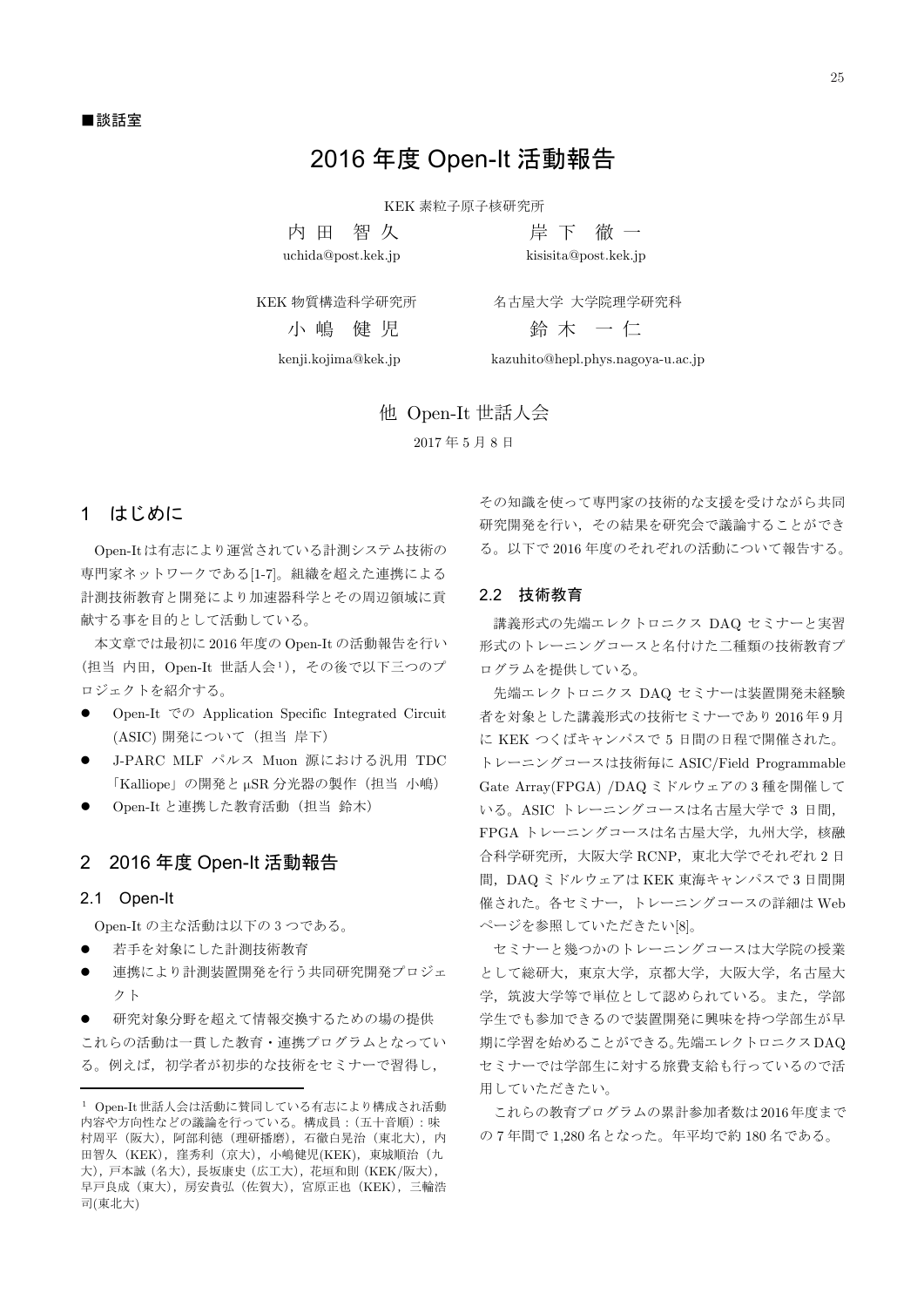

図1 教育プログラム受講者数年度推移。

図1に受講者数の開催年度推移を示す。受講者合計数は 2012年度に最高値となり、その後は減少している。2016年 度は 124 名となった。減少傾向が続いている原因として講 義内容が不適切であったとも考えられるが、各セミナー/ トレーニングコースの受講者アンケート回答結果の評価は 良く、現時点で原因を内容の質と判断することはできない (アンケート結果は各セミナー/トレーニングコースのWeb ページに掲載されている)。そこで、興味を持っている多く の研究者が技術を習得したため、毎年入れ替わる修士課程 などの新入生数に近づいていると考えている。仮にこの仮 定が正しいのであれば初歩的な技術教育が十分普及したと 言えるので、Open-It の目標が一つ達せられたと言える。

以上のように受講者数が減少しているので技術の普及期 が終了したとみなし、2017年度から次の段階である「質の 向上」へ進む予定である。新たに経験者を対象とした技術 的に進んだ教育プログラムを導入し、各セミナー/トレーニ ングコースは適切な規模で開催する。例えば、先端エレク トロニクス DAQ セミナーは受講者数を制限しないように 多人数収容可能な大規模ホール (KEK つくばキャンパス小 林ホール)で開催していたが、小規模な会場へ変更する。 この変更により講師の声が聞き取りにくいなどの問題を改 善する。さらに、アンケート結果を参考に講義内容を変更 する。例えば、最初の講義である概要部を拡充して今まで 既知とみなして省いていた内容などを追加する予定である。 トレーニングコースについては現状維持を基本方針とし, 連携による地区単位での統一開催、開催頻度を隔年にする などの調整を行う。トレーニングコース開催の目的は若手 の技術教育であるが、加えて重要な目的がある。それは主 催機関での技術継承である。幾つかの主催機関では企画か ら講義まで単独で開催している。これは、開催機関が講師 を務めることができる技術力を保持し、機関内の学生など の若手に継承していることを意味している。この技術継承 は非常に重要な事であり必要な事であると Open-It は考え ているので参加人数にかかわらず今後も継続して開催する。

以上のように受講者数減少を「基礎技術習得の機会を提 供したことで十分に普及したため」と肯定的に捉え活動を 進める。

#### 2.3 共同研究開発

Open-It では組織を超えた連携により研究開発を進めてい る。この共同研究開発の目的は二つある。一つ目は研究開 発された設計資産を Open-It メンバー間で共有し研究開発 を効率良く進める事である。二つ目は実践的教育であり装 置開発初心者が経験者の技術的支援を得ながら自力で開発 を行う。

今まで82のプロジェクトが進められ、そのうち49のプ ロジェクトが終了した。これらのプロジェクトで開発して いる、または開発された、装置の大部分は実際の実験で使 用する事が目的になっている実践的開発である。

Open-It で進められている共同研究開発の現状を知る一つ の指標として、物理学会での Open-It 関連発表数の年度遷 移を図2に示す。



図2 物理学会での発表数の年度推移。

Open-It 関連発表は物理学会以外でも行われているが、この グラフには含まれていない。この発表数から Open-It の活 動が確実に加速器科学とその周辺領域に貢献していること が分かる。活動開始後増加傾向が続いていたが、2016年度 は減少傾向が認められた。これは、終了プロジェクト数の 増加が原因と考えられる。最近の物理学会の装置開発関連 講演者の中に多くの Open-It プロジェクト卒業生を見つけ ることができる。この発表数の減少は, Open-It 開発プロジェ クトで技術を習得し技術支援が不用になった若手や実験グ ループの増加を表しているのかもしれない。

#### 2.4 交流

基礎科学を探求する実験家にとって装置は道具であり研 究対象ではない。この事は装置開発において利害関係が発 生しにくく分野内外の協力関係を築きやすいと考えること もできる。しかし、協力関係を築くきっかけとなる研究会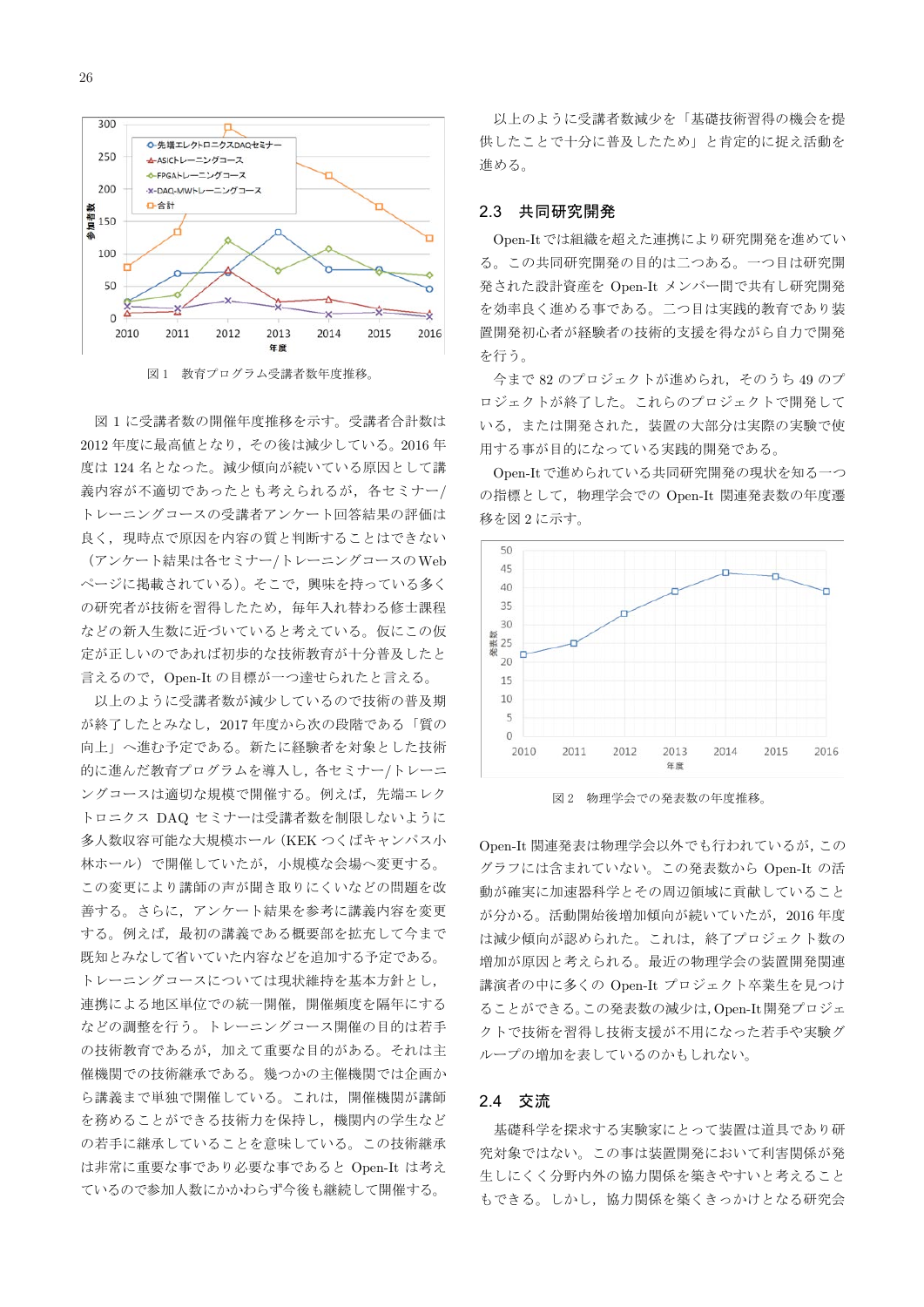は、実験分野毎に開催されることが多いため異なる分野の 開発者が交流する機会は少ない。そこで、異分野の装置開 発者間の交流を促進する場として装置開発に焦点を合わせ た研究会を開催している。2016年度は例年開催している「若 手の会研究会」と「計測システム研究会」に加えて「核融 合・加速器科学分野合同計測技術ワークショップ」を開催 した。

若手の会研究会は Open-It 若手の会[9]が主催する若手を 対象にした研究会である。若手の会とは装置開発を進める 若手間の連携強化を目的に設立され, Open-It 活動の基盤を 強化する重要な役目を担っている。若手のみで運営されて おり研究会などを企画から実施まで全てを経験できる貴重 な場となっている。詳細は若手の会の記事[10]を参照してい ただきたい。



図3 計測システム研究会@J-PARC 開催時の風景。

計測システム研究会は計測システムに焦点を合わせた研 究会である。本年度は KEK 東海キャンパスで 10 月 13 日 から2日間開催した (図 3) [11]。講演数 31, 参加者数 84 名であった。参加者の活動分野は素核実験が約半数、物性 系が 1/4, 残りの 1/4 は加速器と企業の方である。参加者 の 1/4 が学生または博士研究員であり若手の比率が高い研 究会となった。講演内容も加速器制御、計測技術、素核実 験のデータ収集技術、集積回路技術、放射線耐性に関する 報告など多岐に及んだ。参加者からはこのような研究会を 歓迎する声を多数いただいた。

核融合・加速器科学分野合同計測技術ワークショップは 核融合科学研究所の支援を得て核融合科学研究所で 10 月 28日に開催し、核融合分野と加速器科学分野の開発事例紹 介などの現状報告と新しい開発手法について議論した。講 演数 9, 参加者数 19名の小規模研究会であり、参加者の活 動分野は素核実験が約半数、核融合が 1/3 強であった。参 加者の半数が学生または博士研究員, 3割が研究·教育系 職員, 2割が技術系職員となり、こちらの研究会も若手の 比率が大きくなっている。前半でセンサー開発、機器の放

射線影響、制御システム、読み出しシステムなどについて 報告が行われ、後半にハードウェアをソフトウェア的に設 計する新しい開発手法の核融合・加速器科学分野への応用 についての議論が行われた。

これらの研究会を機会に異なる分野間の連携や情報交換 が促され、開発がより効果的に進むことで関連分野の開発 力が強化されることを期待している。今後も計測技術の視 点から異分野交流を促進する研究会を企画開催する予定で ある。

#### 2.5 まとめ

Open-Itの教育活動や装置開発などの成果を短期間で得る ことは難しく、見える形で示すことはさらに困難である。 今までは幸運なことに教育プログラムへの参加者数や学会 での発表数増加により効果を示すことができた。しかしな がら、2016年度はそれらの数字が減少傾向に転じたことが 明らかになった。Open-It の活動が成功すると支援を必要と する若手が減るため、教育プログラムの数字は減少する。 今後は活動の成功により減少傾向になっているのか否かを 慎重に検討しながら進める必要があると感じている。現時 点では否定的な要素を見つけることができないので普及期 が終了したとみなし、教育プログラムの質の向上を促進す ることで加速器科学とその周辺領域に貢献する事を目指す。

Open-Itの活動についてコメントやご意見などがあれば是 非聞かせていただきたい。Open-It Web ページのコメント 投稿機能やメールなどで連絡していただきたい。

最後に Open-It の活動を理解し支援していただいている 多くの方々に感謝したい。特に開発プロジェクトを積極的 に進めている若手や教育プログラムの参加者、Open-It メン バーや各分野の皆様に深く感謝したい。

この活動は KEK 加速科学総合支援事業の支援を受けて いる。高エネルギー加速器研究機構の機構長をはじめとす るスタッフの皆様に深く感謝したい。ASIC 開発教育活動は 東京大学大規模集積システム設計教育研究センターを通し 日本ケイデンス株式会社、シノプシス株式会社の協力を得 て行われている。

# 3 プロジェクト紹介: Open-ItにおけるASIC 開発

Open-It 開発プロジェクトの中からASIC 開発を精力的に 進めている2つのプロジェクトを紹介する。

# 3.1 低温 · 低雑音実験用アナログエレクトロニクス の開発:LTARS (KEK 素核研, 神戸大学, 岩手大 学. 呉高専)

LTARS[12]は Low-Temperature Analog Readout System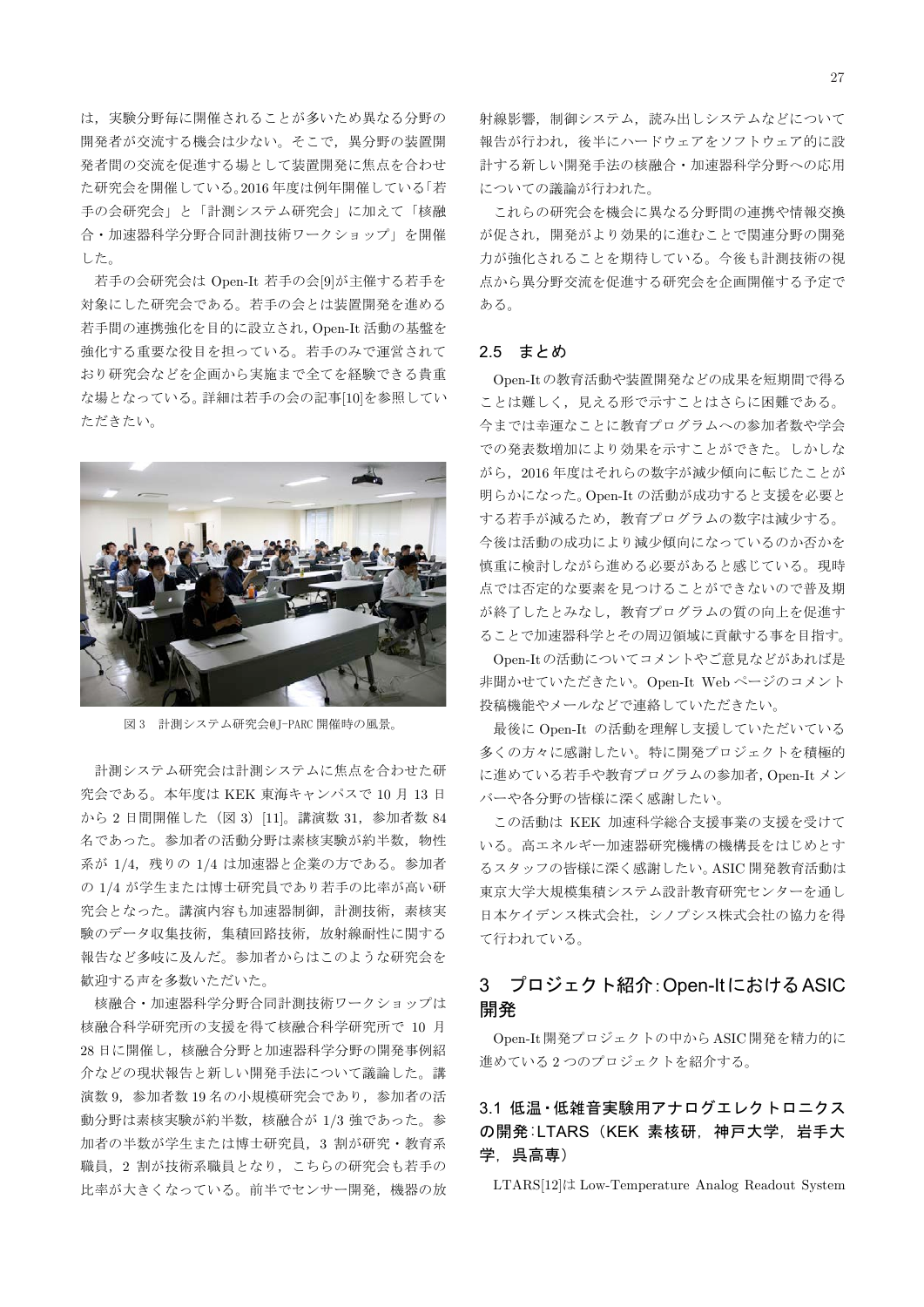の略称で、元々は次世代のニュートリノ振動・陽子崩壊実 験に用いる液体アルゴン TPC(Time Projection Chamber) 用の読み出しエレクトロニクスの構築を目的としてプロジェ クトがスタートした。その後、ダークマター探索実験に用 いるガス検出器(µ-PIC)の読み出しエレクトロニクスとし ても活用できることから共同研究の規模が拡大し、現在で は神戸大学、岩手大学、呉高専を含めた開発チームに発展 している。

前回までに試作したテストチップは、基本的な回路動作 が確認できているものの、実際の物理実験には雑音特性が 大きいことがわかったため、今回はより低雑音なアナログ 信号処理回路を目指して試作を行った。エレクトロニクス に要求される性能は、ゲインが切り替え可能なことと低雑 音特性・低消費電力などが挙げられる。例えば、小信号を ターゲットとする場合、要求される入力電荷のダイナミッ クレンジは 80 fC に対して雑音性能は 2000e<sup>-</sup> (ENC) が要 求される。一方,大信号がターゲットの場合は、その20倍 のダイナミックレンジである 1600 fC を信号処理する必要 があり、雑音性能としては $6.25\times10^4$ e 以下が要求される。 こうした複雑な要求性能を全て満たすエレクトロニクスを ゼロから一発で開発するというのは現実的ではないため, 今回は、5 mm 角のテストチップの中に2種類の信号処理 アーキテクチャと AD 変換器, LVDS ドライバーなどを入 れた試作チップを流した。デザインは silterra 社の 0.18 µm CMOS プロセスを用いて、シミュレーションで動作を確認 したのち、レイアウトを自分たちの手で開発を行った。2017

# 年の2月にデザインをサブミットし、夏頃から性能評価を 始める予定である。

# 3.2 J-PARC g-2/EDM 実験のためのシリコンストリッ プ検出器用アナログフロントエンドの試作:SliT (KEK 素核研, 九州大学, JAXA, 東京大学)

J-PARC における次世代 Muon<sup>2</sup>実験である g-2/EDM で は、一様磁場中を周回する Muon の崩壊電子の飛跡・時間 を計測するためにシリコンストリップ検出器を用いること になっている。そこでは Muon 崩壊からの荷電粒子の入射 レートが1 チャンネルあたり3 MHz と高いため、飛跡を 効率よく検出するためにパターンファインダーにおけるコ インシデンスウインドウを5~7 ns 程度に短くする必要があ る。これをエレクトロニクスへの要求性能に言い換えると, 粒子を検出するタイミング(Time-Walk) を 5 ns 程度に抑 える必要があるということになる。また S/N を 10 以上に 確保しながらも、高レート環境下でパイルアップを防ぐた めに信号処理したパルス幅を100 ns 未満になるように波形 整形する必要がある。

前回までのチップ[13]では、信号処理回路として一般的な CR-RC ベースの波形整形回路を用いていたが、レイアウ トの関係上、波形整形回路の出力からコンパレータまでの 距離が長くなり、その結果 Time-Walk が悪化するというこ とがわかったため、今回の試作チップには従来の読み出し 方式とは別に、新たに Time-over-Threshold (ToT) と呼ば れる信号処理アーキテクチャを用いることにした。これは ATLAS のピクセル検出器にも用いられているもので電荷 増幅回路(CSA)の出力をリニアに減衰させた出力をコンパ レータに入力することで、雷荷量を時間幅に線形に変換で きるところに特徴がある。さらに複雑な整形回路を必要と しないため、電荷増幅回路からコンパレータまでの物理的 な配線距離を短くできるため、Time-Walk を減らせるとい う狙いがある。こちらもプロセスはLTARS と同じ0.18  $\mu$ m CMOS のテクノロジーを用いて開発を行った。今回の開発 ではどちらのプロジェクトもレイアウトまでしっかりと自 分たちの手で行ったため、チップの中身がブラックボック スにならず、今後の開発においても不具合部分の検証や性 能の改善などが容易にできるようになると期待している。

#### プロジェクト紹介: J-PARC MLF パルス 4 Muon 源における汎用 TDC「Kalliope」の開 発と uSR 分光器の製作 (KEK 物構研・素核 研 • 計算科学セ)

#### 4.1 Kalliope とは?

大強度陽子加速器施設 J-PARC の物質・生命科学実験施 設 MLF では、世界最高強度[14]を誇るパルス Muon 源と 3 本のビームライン, 4カ所の Muon 実験エリア (D1, D2, S1, U1A) が稼働している。多重ヒットが本質的に避けること の出来ないパルス Muon ビームで、μe 崩壊時間スペクトル 測定することを目的として、半導体光素子 MPPCを用いた 時間検出器システムを開発し、Kalliope (KEK Advanced Linear and Logic-board Integrated Optical detenctor for Positron and Electrons) と名付けた。

図 4 に S1 実験エリアに設置した µSR (Muon Spin Relaxtion) 分光器を示す。この分光器は ARTEMIS (Advanced Research Targeted Experimental Muon Instrument at S-line) と名付けられ、Kalliope を 40 台投入した 1280 チャ ンネルの μSR 分光器である。D1 実験エリアにも同型機の  $\mu$ SR 分光器を常設して、S1/D1 とも Muon を用いた物性研 究に利用されている。

<sup>2</sup>歴史的理由から、μ粒子は、素核系では「ミューオン」物性系で は「ミュオン」と日本語表記されることが多いが、本原稿では、 英語表記 Muon を用いる。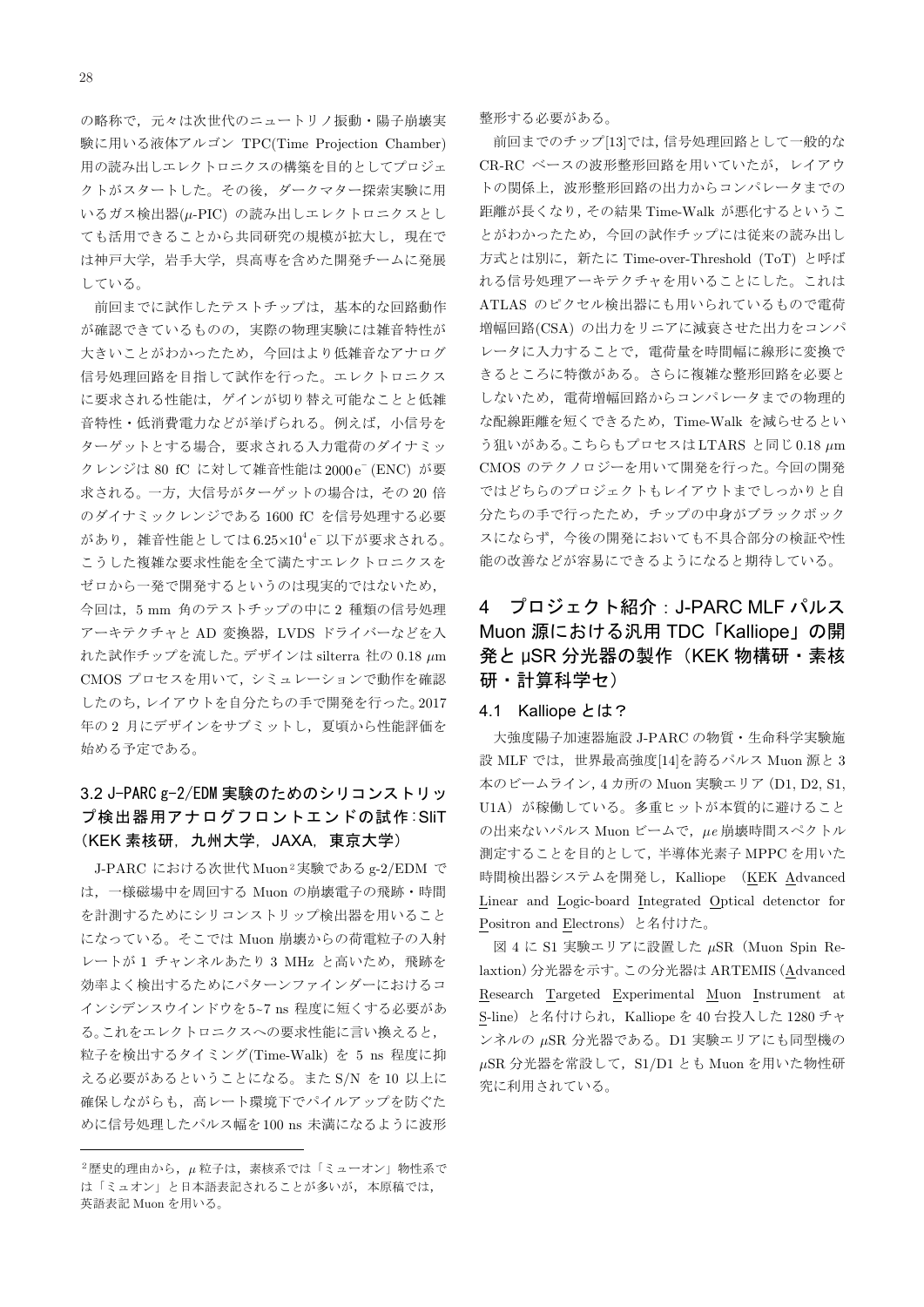

S1 実験エリアに設置された µSR 分光器「ARTEMIS」の検 出器下流部分。放射状に設置された検出器モジュールに Kalliope が2ユニット入っていて、上流・下流側、各々20台ずつ使ってい る。

#### 4.2 Kalliope の仕様と構造

Muon 到達時間が80 ns程度の時間分布幅を持ったパルス 状であること, Muon の平均寿命が 2.2 μs であること, 1 ビームパルスに $10^5 \sim 10^6$ 個という多数の Muon が含まれて いて、それらのµe崩壊時間スペクトルを計測することから、 Kalliope の仕様は,

- (1) 時間分解能は 1 ns で十分。
- (2) 時間窓は 64 μs 程度必要。
- (3) 多重ヒットは最大 1000 hit/ch/pulse。
- (4) ヒット後の信号はなるべく早く収束して次のヒッ トを受けられること。
- (5) 信号処理回路と一体型で、分光器をポータブルに 出来ること。

である。µSR 分光器の有効立体角 20%を 1000 チャンネル に分割したとしても、パルスあたり10<sup>5</sup>~10<sup>6</sup>×0.2÷1000 =20 ~200個の電子や陽電子が平均寿命2.2 µsの時間構造を持っ てくるのだから、特に(4)は重要で、Kalliope のために新た に開発した ASIC を Vx10, Volume2011, Volume2012, Volume2013に続いて5代目のVolume2014ヘアップグレー ドすることで初めて解決した。

図5に Kalliope 1 ユニット 32 チャンネルの写真を示す。 Kalliope は3つの回路基板からなる:左からシンチブロッ クと MPPCの載ったシンチ基板、アンプと波高分別を行う ASIC (Volume2012 または Volume2014) の載ったアナログ 基板、TDC、メモリ、データ収集 PC への通信と ASIC の DAC 制御を担う FPGA (Xilinx Spartan-6 XC6SLX100T) の載ったデジタル基板である。



図 5 Kalliope 1 ユニットの写真。右図はシンチブロック (写真左 の黒)の内部構造。サイコロ状のシンチレータの集合体で、接着 された波長変換ファイバの端面を1.3mm角のMPPC光検出器が見 込んでいる。

Kalliope の回路電源は、まとめて+1.8V、+5V×2をデジ タル基板に給電し、そのうち+5Vはアナログ基板に送られ る。MPPC への高電圧 (HV) はアナログ基板中央のレモ コネクタに供給する。加速器からのトリガ信号は NIM レベ ルでデジタル基板のレモコネクタに与えられ、Kalliope と PCとの通信は、光またはメタルのSFP Giga-bit Ethernet モ ジュールで行う。アナログ基板には、各チャンネルの波形 信号を観測出来る端子も用意されている。

#### $4.3$ 製作した µSR 分光器の計数率耐性

S1-ARTEMIS 分光器は, 2016年3月に ASIC を Volume2012 から Volume2014 にアップグレードし、検出器デッドタイ ムが 300 ns から 50 ns へと大幅に改善された (図6)。これ により、通常サイズ (16×16 mm) の試料であれば、MLF の1 MW 運転までスペクトル歪みを起こさない計数率耐性 を持つに至った[15]。D1 分光器も 2016年11月に同じアッ プグレードをして、どちらも1 MW 対応が完了した。



図 6 銀の μSR スペクトル。時間依存のない、平らなスペクトル が期待されるが、検出器の応答時間が有限であるため、数え落と しにより歪む(上パネル)。時間スペクトルが可能な限り平らにな るように数え落とし補正を行い、そのパラメータとして検出器デッ ドタイムτが見積られる。アナログ基板の ASIC が Volume2012 で は、τ=300 ns程度で、かつ回路由来の歪みがあったが、Volume2014 へのアップグレードでτ=50 nsに改善した (下のパネル)。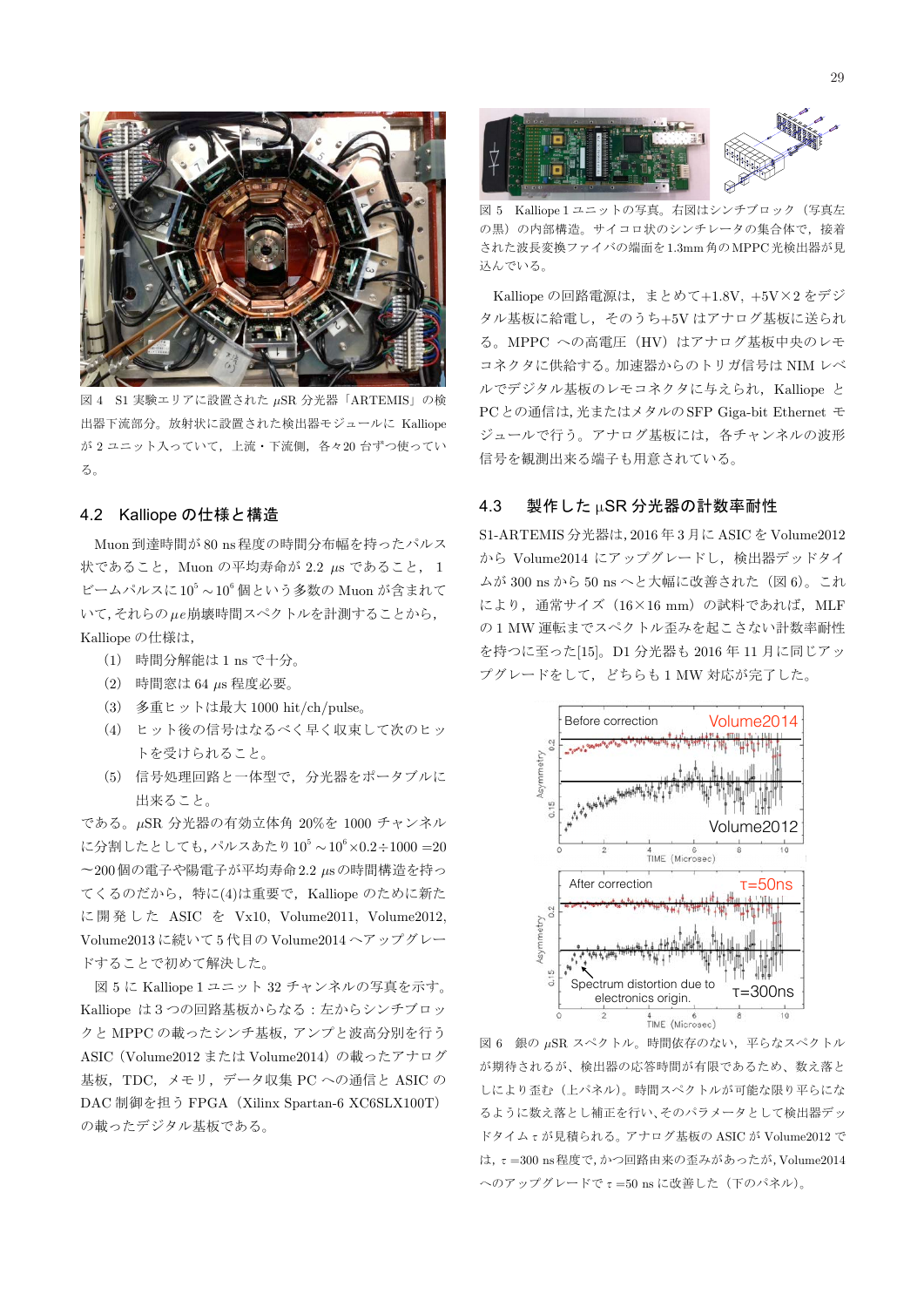#### 4.4 Kalliope プロジェクトの将来

Kalliope は、機能毎に独立した基板を、コネクタまたはケー ブルで接続する構造なので、信号仕様さえ満たせば、測定 目的に応じて MPPC 以外の検出器も接続可能である。用意 したハードウェアの制限から、現状では時間情報しか取得 出来ないが、データ収集の挙動は FPGA のファームウェア を書き換えることによって、自由に設計出来る。実際、大 阪府立大のグループと共同で、シンチブロックの代わりに 超伝導メアンダ検出器を使った中性子イメージングに Kalliope を使い始めた[16]。そのために TDC の時間窓を 4.2 sec まで広げ (1 ns × 32 bit), 各パルスの TOT (Time-Over-Threshold) から波高情報を取り出し、各ヒッ ト情報をすぐにデータ収集 PC にパケット転送する FPGA のファームウェア (DC-TOT版)と,対応するデータ収集ソ フト(sitcp-dump)を開発した。同じファームウェア・データ 収集ソフトは大阪大学 RCNP の連続ビーム Muon 施設 MuSIC でも使われ始めている。中性子イメージング等, Muon と違う時間スケールを持つ測定に Kalliope を適用し て発見したことは、ASIC に関して、「測定対象によって, 最適の回路が異なる」ということである。Volume2012 は, Muons 測定では使いにくい時定数 (~300 ns) を持ち, μe 崩壊スペクトルに歪みを示しがちだが、ミリ秒が中心の中 性子測定には使い易い。一方, Volume2014 は, Muon 測定 には完璧な過渡特性を示したが、ポールゼロキャンセル回 路に起因するミリ秒程度の時定数を持ち、むしろ中性子測 定には使いにくい、という点が明らかになった。ASIC 開発 には手間とお金がかかるので、特性に合った用途が発見出 来ると開発の努力が報われるように思われる。

Kalliope 開発は 2010 年から始まり, 2016 年に S1/D1-汎用 μSR 分光器の稼働で形になった。筆者に関しては, 「ASIC· FPGA って何だろう?」というレベルから始めたプロジェ クトだったが、曲がりなりにも最後まで到達した。その過 程を通じて助けてくれた、Open-It の精神·仲間たちに感謝 したい。

# 5 教育活動紹介: Open-It と連携した教育活 動 (名古屋大学)

#### 5.1 はじめに

名古屋大学では、大学院理学研究科素粒子宇宙物理学専 攻が関係する教育·研究プログラム[17, 18]において、「もの づくり教育」を掲げた様々な実習を行っている。その一環 として, Open-It と連携した「FPGA トレーニングコース」 (以下, 「FPGA 講習」)と「ASIC トレーニングコース」(以 下, 「ASIC 講習」)をそれぞれ年1回, 2012 年度から開催し てきた。Open-It の技術教育活動は、素粒子·原子核·宇宙 物理(以下、「素核宇」)の実験·観測分野を中心に、技術 の普及を目的としている。名古屋大学での開催においては, その目的のもと中部地方周辺に参加しやすい機会を提供す るのはもちろんのこと、大学院実習科目としての開催と、講 師間の技術者交流にも注力している。

大学院実習科目としては、毎年継続的に開催して単位を 付与する必要がある。工学や理論分野の学生の受講が多く, 講師の方々には多様な分野からの受講者にご対応頂きなが ら、評価用レポートの課題作成と添削にもご助力頂いてい  $\delta$ .

技術者交流としては、名古屋大学の技術職員にも講師と してご参加頂き、講習をOpen-Itの技術者との交流機会とし てご活用頂いている。名古屋大学には大学の「ものづくり 文化」を支える技術職員組織があるが、人員削減により人 手不足に面しており、他機関の技術者との交流は、人材育成, 技術の共有・継承、技術開発・研究の連携に有益である。 講習における技術者交流は、それらの目的に有益に機能し ていろ

これらの注力点を念頭に、名古屋大学でこれまで開催し た両講習を振り返り、今後の課題を検討して、2016年度の技 術教育活動報告の一端とさせて頂く。

## 5.2 FPGA トレーニングコース

この講習は、FPGA 回路開発に不可欠な開発ツールの使 い方を、実際に FPGA を使いながら実習する、未経験者向 けの二日間講習である。非常に良いテキストが作成されて おり、演習問題も豊富で、講習後の独学用に参考文献も紹介 されている。以前に「都合により講習には参加できないの で、テキストだけ欲しい」という要望があったが(別の機会 での講習参加を勧めたが)、非売品にしておくには勿体無い と思っている。明快かつ充実した講習内容と手軽な実習機 材と相まって、毎年好評を得ている。

これまでの受講者数とその内訳を図 4 に示す。開催初年 度に17名であった受講者数は徐々に増加し、2016年度は23 名であった。実習機材の調達や実習サポートを考慮すると、 20 名程度が定員と考える。関東から近畿地方に渡る広範囲 からの参加が見られ、中には岩手県や鹿児島県からはるば る参加された方々もいた。初年度は学内募集に限定して開 催したが、学内開催の利便性や幾つかの研究室のプロジェ クトフェーズとの合致により、学内需要が高かった。研究 と関連した学内需要の多くは二年目までに満たされたよう で、三年目以降の学内からの受講者数は6名前後であり、2-3 名が大学院実習科目として受講する学生である。学外から の受講者は、二年目以降安定的に増加し、2016年度は受講者 の7割を占めている。この増加は受講者を通じての評判に よるものと思われるが、先述の教育・研究プログラムに携 わる教員にも、各研究コミュニティへの周知にご協力頂い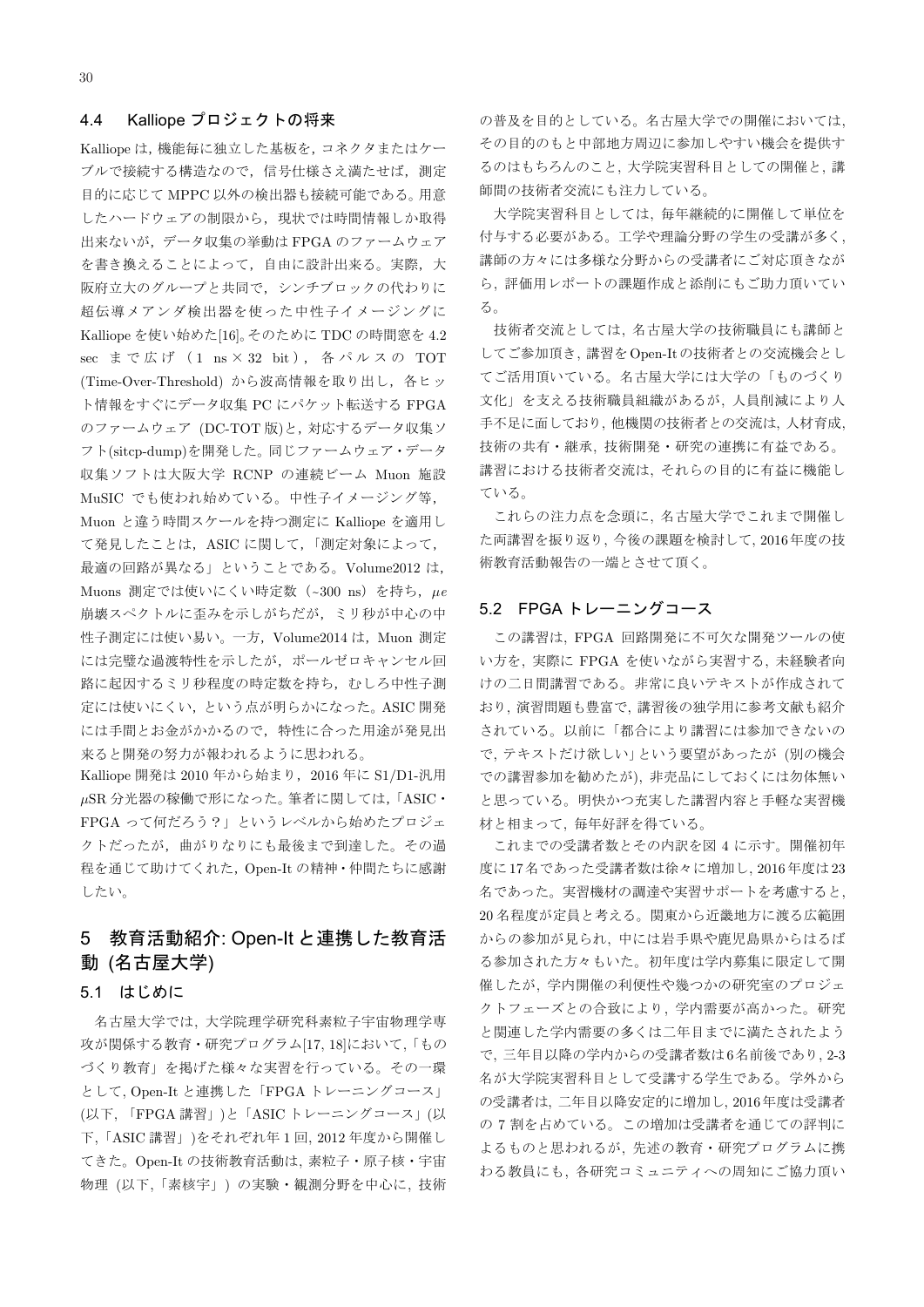ている。受講者全体の 7 割程度が学生であり、技術職員や 企業の技術者を含めた有職者からも一定の需要がある。

受講者の専門分野の推移も図7に示した。素核宇の実験・ 観測を専門分野とする受講者の割合は、二年目以降で平均5 割強であり、学外からの受講者で占められている。その他 の分野としては、学内外に拘らず、生物や化学、様々な工学 分野が見られる。大学院実習科目として受講している学内 学生には、興味により受講している理論分野の学生も見ら れる。

表1に示したように、2015年度までは講習の全編を内田 智久氏 (KEK IPNS)にご担当頂いていた。その間に名古屋 大学の技術職員にも TA としてご参加頂き、若手として参 加されていた伊藤和也氏 (名古屋大学 全学技術センター) が2016年度から講師を分担されている。講習における技術 者交流が、人材育成と Open-It における FPGA 回路技術の 共有・継承に有益に機能している。



図 7 FPGA トレーニングコース@名古屋大学の受講者数の推移 (左上)、受講者の専門分野の推移 (右上)、講義する伊藤氏と聞き入 る受講生 (左下)、板書しながら熱弁を揮う内田氏 (右下)。

#### $5.3$ ASIC トレーニングコース

この講習は、講義においてアナログ回路設計、半導体プロ セスなどの知識に馴染み、計算機実習を通じてASIC開発に 必要な基礎知識と開発ツールの使用法を習得する. 初心者 向けの三日間講習である。この講習のテキストも丁寧に作 成されており、かなり豊富な内容を網羅している。その豊 富な内容を三日間で消化するのは容易ではないが、経験豊 富な講師陣にご対応頂いている。

ASIC講習では、良いテキストや経験豊富な講師陣以外に、 実習用 CAD サーバーの保有とその接続回線速度も重要と なる。それらは理学研究科 N 研究室の支援により運用して いる。開催初年度は、無線 LAN 接続の回線速度が芳しくな く、実習の遂行に苦心した。二年目以降は講習会会場をCAD サーバーの設置場所付近にし、有線接続 (1 Gbps) にて良好 な実習環境を維持している。

これまでの受講者数とその内訳を図8に示す。開催初年 度に20名だった受講者数は年々減少し、ここ2年間は7-8 名となっている。2014年度は開催1ヶ月前にKEKにてASIC 講習が開催されており、学外からの需要が低かった。講習 の開催時期や趣旨の棲み分けに気を付けたい。学内からの 受講者数の推移にはFPGA講習と同様の傾向が見られるが. 学外からの受講者数は 4 名前後で分散しており、増加傾向 は見られない。ASIC 開発は FPGA 回路開発より敷居が高 く、とりわけ従事している研究プロジェクトのフェーズに 影響されると思われる。学内からの受講者は、大学院実習 科目として受講している工学や理論分野の学生で占められ ており. 放射線計測用アナログ回路概論の重要性が高くなっ ている。受講者の拠点地域や有職者からの需要については FPGA 講習と同様の傾向が見られる。

受講者の専門分野の推移も図8に示した。二年目以降も 7割強が素核宇の実験·観測分野からの参加であり、その他 の分野からの参加は、大学院実習科目として受講している 学内学生で占められる。



図8 ASICトレーニングコース@名古屋大学の受講者数の推移(左 上). 受講者の専門分野の推移 (右上). 講義する藤田氏と聞き入る 受講生 (左下),実習中に熱い議論を始める島崎氏と田中氏 (右下)。

これまでに講師を担当して頂いた方々を表1に示す。ASIC 講習では実習時に細かなサポートを要するため、多くの講 師の方々にご協力頂いてきた。とりわけ、田中真伸氏 (KEK IPNS)にはアナログ回路概論とシミュレーション実習を、島 崎昇一氏 (KEK IPNS) にはシミュレーション実習とそれに 必要な計算機環境の設定を継続的にご担当頂き、ASIC講習 の枠組みを固めて頂いている。FPGA 講習と同様に名古屋 大学の技術職員にも TA や講師としてご参加頂いている。 講師数の多いこの講習では技術者交流も促され、渡部豊喜 氏 (名古屋大学 全学技術センター), 伊藤和也氏, 近隣大の 技術職員による ASIC の試作研修も行われた。